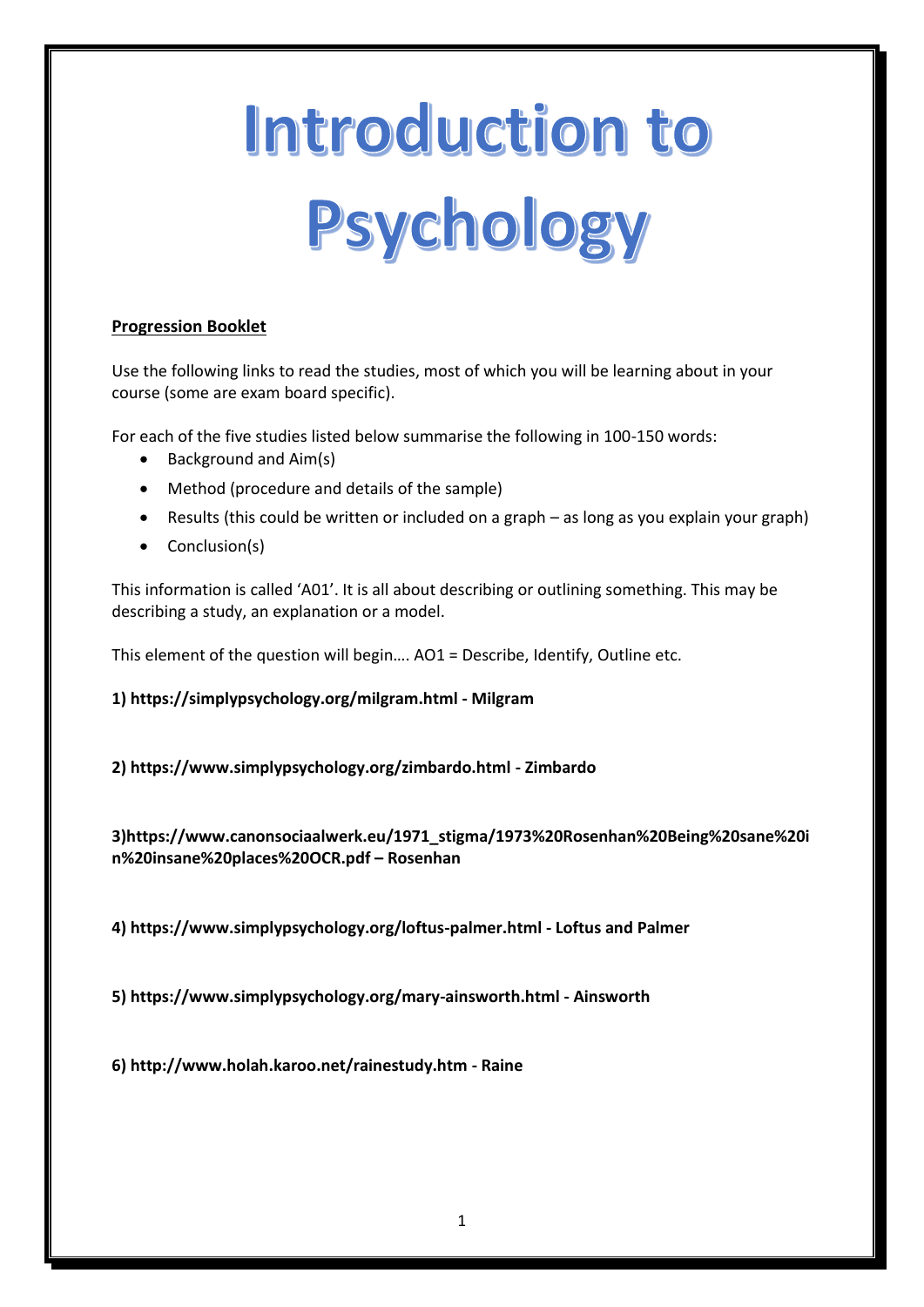#### **QUICK QUIZ**

1) How many participants were there in Milgram's study?

a) 20

b) 40

c) 50

d) 60

2) How long (range and mean) were pseudo patients admitted to the hospitals for in Rosenhan's study?

- a) 7-52 (19 day mean)
- b) 8-52 (18 day mean)
- c) 9-48 (19 day mean)
- d) 7-53 (19 day mean)

3) What was the speed estimate when the verb 'smashed' was used in Loftus & Palmer's study?

- a) 40.6mph
- b) 48.1mph
- c) 40.8mph
- d) 41.8mph
- 4) What role did Zimbardo play in the Stamford prison experiment?
- a) A guard
- b) A prisoner
- c) A warden
- d) The chief superintendent
- 5) How were the prisoners for Zimbardo's study 'collected'?
- a) Arrested at home and handcuffed by police officer
- b) Arrested at home by Zimbardo
- c) They made their own way to Stamford University for the experiment
- d) Arrested at home by the guards in the study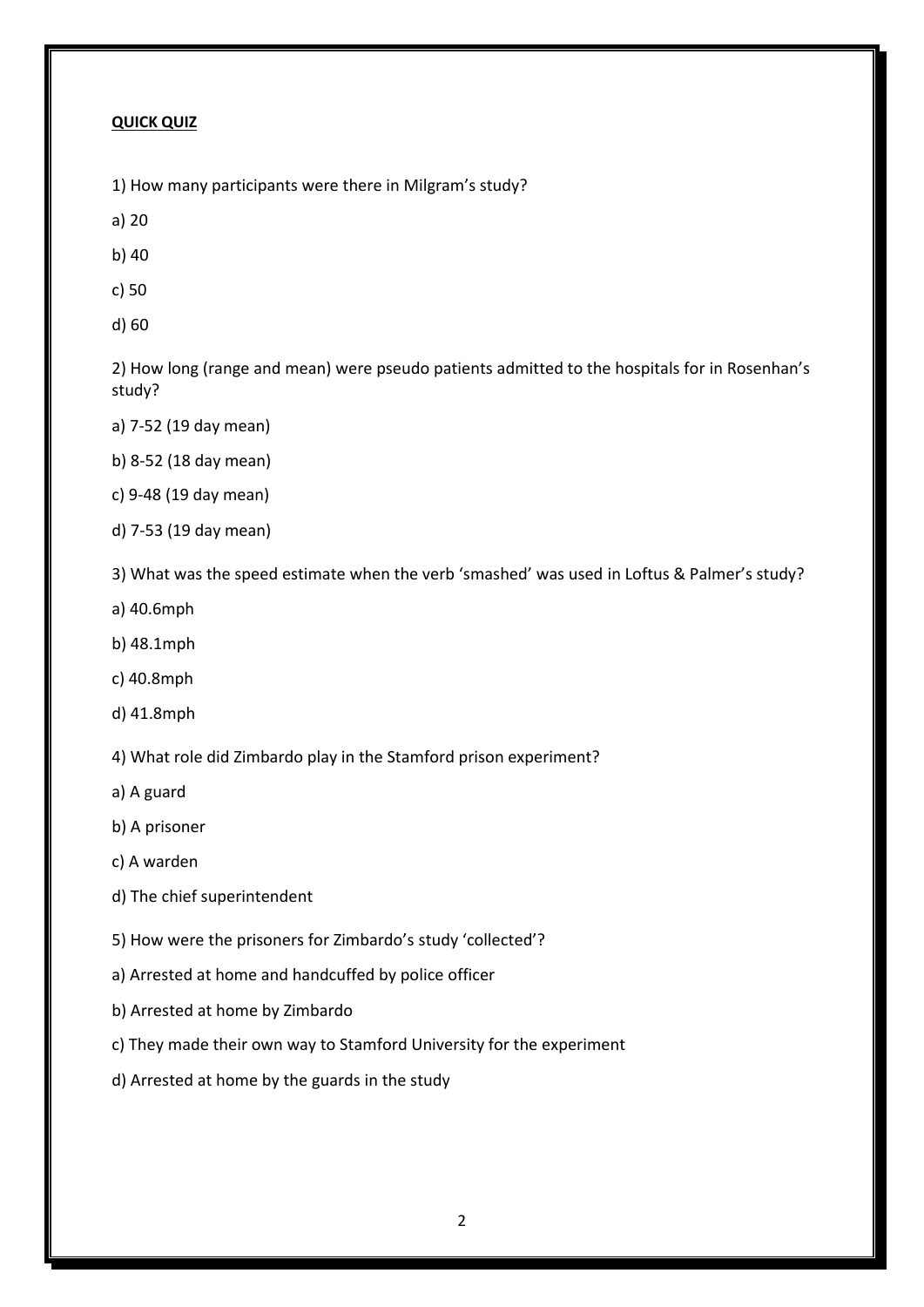## **Reading List**

The following books relate closely to the study of Psychology. Using the internet read a selection of books/articles listed below.

You may wish to choose to read one-two books or several articles. Summarise your findings in 50-100 words and suggest ways in which your chosen books/articles relate to the field of Psychology.

## **Books:**

- *Friend Request*, 2018 by Laura Marshall
- *Born Evil*, 2018 by Julia Derek
- *Lies*, 2017 by T.M. Logan
- *Reaching Down the Rabbit Hole*, 2016 by Allan Ropper and Brian David Burrell
- *Good Me Bad Me*, 2017 by Ali Land
- *Selfie: How the West Became Self-Obsessed*, 2018 by Will Storr
- *The Lucifer Effect: How Good People Turn Evil*, 2008 by Philip Zimbardo
- *How to Survive the End of the World*, 2018 by Aaron Gillies

#### **Articles:**

• **https://www.psychologytoday.com/gb/blog/finding-new-home/201806/why-dosome-songs-become-popular** 

• **https://www.psychologytoday.com/gb/blog/finding-new-home/201805/narcissisticeyebrows** 

• **https://www.psychologytoday.com/gb/blog/talking-apes/201805/are-you-morninglark-or-night-owl** 

• **https://www.psychologytoday.com/gb/blog/modern-mentality/201806/sadnessdoes-not-discriminate-reflecting-kate-spade** 

• **https://www.psychologytoday.com/gb/blog/when-your-adult-child-breaks-yourheart/201805/are-children-overprescribed-psychiatric** 

• **https://www.psychologytoday.com/gb/blog/finding-new-home/201805/newresearch-does-watching-tv-make-us-unhappy**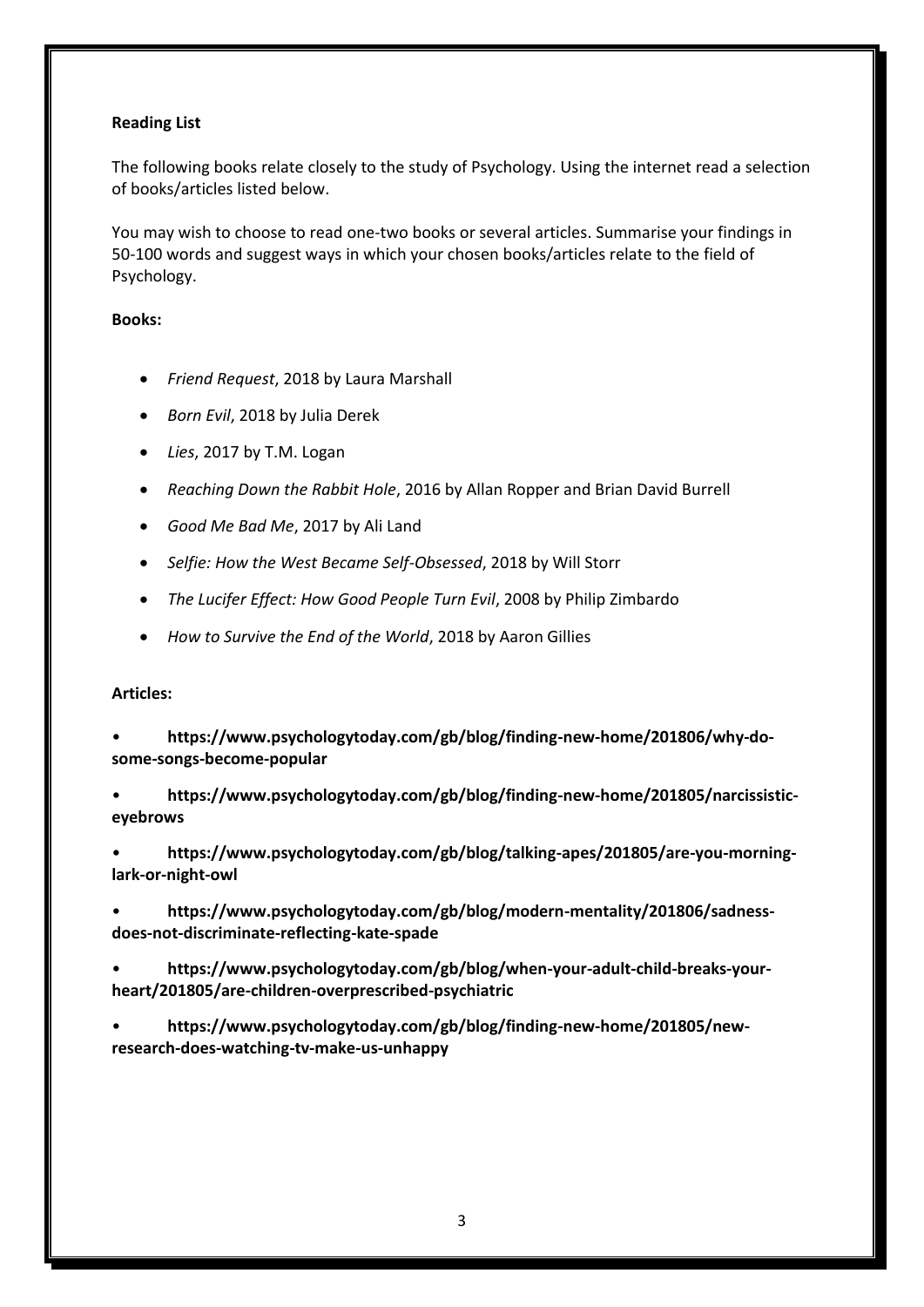## **Ted Talks/Documentaries/You Tube Clips**

Watch at least five of the video clips below and summarise the findings of each in 50-100 words.

1) **https://www.youtube.com/watch?v=O3cOvLrixhY** – Trial of O.J. Simpson – BBC documentary. The collection of forensic evidence and investigation, including court cases.

2)**https://www.ted.com/talks/petter\_johansson\_do\_you\_really\_know\_why\_you\_do\_what\_y ou\_do** 

3)**https://www.ted.com/talks/laurel\_braitman\_depressed\_dogs\_cats\_with\_ocd\_what\_animal \_madness\_means\_for\_us\_humans**

4) **https://www.ted.com/talks/elizabeth\_loftus\_the\_fiction\_of\_memory**

5) **https://www.ted.com/talks/scott\_fraser\_the\_problem\_with\_eyewitness\_testimony**

6) **https://www.ted.com/talks/steven\_pinker\_chalks\_it\_up\_to\_the\_blank\_slate**

7) **https://www.ted.com/talks/philip\_zimbardo\_on\_the\_psychology\_of\_evil**

8) **https://www.ted.com/talks/ben\_ambridge\_10\_myths\_about\_psychology\_debunked**

9) **https://www.youtube.com/watch?v=\_yT\_F0dMZRU** (Part 1) **https://www.youtube.com/watch?v=B3rHTm1YLxA** (part 2) – Stephen Fry - The Secret Life Of The Manic Depressive. BBC

10) **https://www.youtube.com/watch?v=jhLuEKZj1oo** – The Fritzl affair. Real crime documentary.

11) **https://www.youtube.com/watch?v=nJm7AhdGbDk** – Freud documentary (short)

12) **https://www.youtube.com/watch?v=5XFjLdNO4FU** – The Nurture room – child psychology

13) **https://www.youtube.com/watch?v=OON81IJ9yos** – Charles Whitman documentary

14) **https://www.youtube.com/watch?v=L-DgV2vixSo** – Motivation and rewards in learning (Rats)

#### **Research – 5 Things to Find out Ready for September**

1) Find out which exam board your school or college follows for Psychology.

2) Download and print off the specification for the exam board. Read the specification, highlight it (especially details of the exams - content and length etc.) and if you have any questions about the course make a note and ask your teacher on day one. In your second year you will learn 'option' topics. Your college or school will have decided which of these options you will learn about. Find out which options you will cover and read the specification requirements on those topics – ignore the options that you will not be learning about.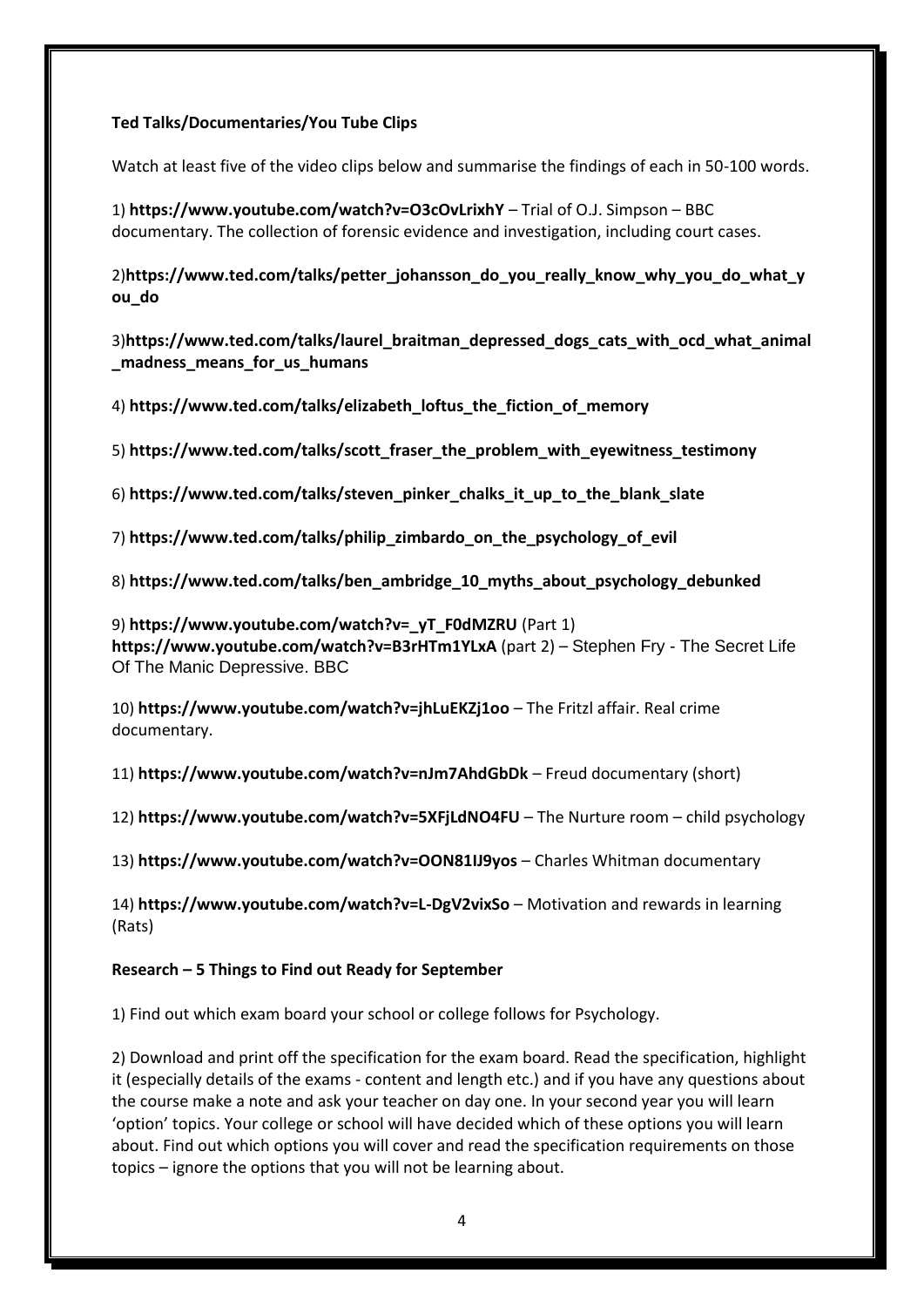3) Look on the exam board's website for past papers and mark schemes. Get familiar with the exam papers and the types of questions you are likely to be asked. Look at the mark schemes, especially the 'generic' mark schemes, for longer questions. These 'generic' mark schemes can be found in the appendices or appear like a large table in the mark scheme booklet. This means that for longer questions, such as 15 marks for A Level OCR or 16 marks for AQA, you will be marked in a similar way for skill, organisation and Assessment Objectives. The content will obviously be dependent upon the exam question given.

4) Download the command words from your exam board website. What does the word 'discuss' mean (for example)? This will give you an insight into how you need to structure your answers and the type of language you need to use.

Some suggested links are provided below:

**AQA -**

**http://www.aqa.org.uk/resources/psychology/as-and-a-level/psychology/teach/commandwords** 

OCR – http://www.ocr.org.uk/images/16206-a-parent-s-guide-to-understanding-examtechniques.pdf

Edexcel -

https://qualifications.pearson.com/content/dam/pdf/A%20Level/Psychology/2015/specification -and-sample-assessments/AL-Specification-Psychology.pdf (pages 79-80)

5) Download the key terms provided by your exam board.

## **Exam Style Questions**

This activity is designed to recap on what you have learnt throughout this booklet. Now that you have downloaded the past exam papers and mark schemes you should have a vague idea of how to structure answers in the exam. Consider each of the following a 'four mark' question and aim to write 50-100 words for each answer.

\_\_\_\_\_\_\_\_\_\_\_\_\_\_\_\_\_\_\_\_\_\_\_\_\_\_\_\_\_\_\_\_\_\_\_\_\_\_\_\_\_\_\_\_\_\_\_\_\_\_\_\_\_\_\_\_\_\_\_\_\_\_\_\_\_\_\_\_\_\_\_\_\_\_\_\_\_\_ \_\_\_\_\_\_\_\_\_\_\_\_\_\_\_\_\_\_\_\_\_\_\_\_\_\_\_\_\_\_\_\_\_\_\_\_\_\_\_\_\_\_\_\_\_\_\_\_\_\_\_\_\_\_\_\_\_\_\_\_\_\_\_\_\_\_\_\_\_\_\_\_\_\_\_\_\_\_ \_\_\_\_\_\_\_\_\_\_\_\_\_\_\_\_\_\_\_\_\_\_\_\_\_\_\_\_\_\_\_\_\_\_\_\_\_\_\_\_\_\_\_\_\_\_\_\_\_\_\_\_\_\_\_\_\_\_\_\_\_\_\_\_\_\_\_\_\_\_\_\_\_\_\_\_\_\_ \_\_\_\_\_\_\_\_\_\_\_\_\_\_\_\_\_\_\_\_\_\_\_\_\_\_\_\_\_\_\_\_\_\_\_\_\_\_\_\_\_\_\_\_\_\_\_\_\_\_\_\_\_\_\_\_\_\_\_\_\_\_\_\_\_\_\_\_\_\_\_\_\_\_\_\_\_\_ \_\_\_\_\_\_\_\_\_\_\_\_\_\_\_\_\_\_\_\_\_\_\_\_\_\_\_\_\_\_\_\_\_\_\_\_\_\_\_\_\_\_\_\_\_\_\_\_\_\_\_\_\_\_\_\_\_\_\_\_\_\_\_\_\_\_\_\_\_\_\_\_\_\_\_\_\_\_ \_\_\_\_\_\_\_\_\_\_\_\_\_\_\_\_\_\_\_\_\_\_\_\_\_\_\_\_\_\_\_\_\_\_\_\_\_\_\_\_\_\_\_\_\_\_\_\_\_\_\_\_\_\_\_\_\_\_\_\_\_\_\_\_\_\_\_\_\_\_\_\_\_\_\_\_\_\_

\_\_\_\_\_\_\_\_\_\_\_\_\_\_\_\_\_\_\_\_\_\_\_\_\_\_\_\_\_\_\_\_\_\_\_\_\_\_\_\_\_\_\_\_\_\_\_\_\_\_\_\_\_\_\_\_\_\_\_\_\_\_\_\_\_\_\_\_\_\_\_\_\_\_\_\_\_\_ \_\_\_\_\_\_\_\_\_\_\_\_\_\_\_\_\_\_\_\_\_\_\_\_\_\_\_\_\_\_\_\_\_\_\_\_\_\_\_\_\_\_\_\_\_\_\_\_\_\_\_\_\_\_\_\_\_\_\_\_\_\_\_\_\_\_\_\_\_\_\_\_\_\_\_\_\_\_ \_\_\_\_\_\_\_\_\_\_\_\_\_\_\_\_\_\_\_\_\_\_\_\_\_\_\_\_\_\_\_\_\_\_\_\_\_\_\_\_\_\_\_\_\_\_\_\_\_\_\_\_\_\_\_\_\_\_\_\_\_\_\_\_\_\_\_\_\_\_\_\_\_\_\_\_\_\_ \_\_\_\_\_\_\_\_\_\_\_\_\_\_\_\_\_\_\_\_\_\_\_\_\_\_\_\_\_\_\_\_\_\_\_\_\_\_\_\_\_\_\_\_\_\_\_\_\_\_\_\_\_\_\_\_\_\_\_\_\_\_\_\_\_\_\_\_\_\_\_\_\_\_\_\_\_\_ \_\_\_\_\_\_\_\_\_\_\_\_\_\_\_\_\_\_\_\_\_\_\_\_\_\_\_\_\_\_\_\_\_\_\_\_\_\_\_\_\_\_\_\_\_\_\_\_\_\_\_\_\_\_\_\_\_\_\_\_\_\_\_\_\_\_\_\_\_\_\_\_\_\_\_\_\_\_ \_\_\_\_\_\_\_\_\_\_\_\_\_\_\_\_\_\_\_\_\_\_\_\_\_\_\_\_\_\_\_\_\_\_\_\_\_\_\_\_\_\_\_\_\_\_\_\_\_\_\_\_\_\_\_\_\_\_\_\_\_\_\_\_\_\_\_\_\_\_\_\_\_\_\_\_\_\_

1) Outline the nature/nurture debate

2) Describe Milgram's research

\_\_\_\_\_\_\_\_\_\_\_\_\_\_\_

\_\_\_\_\_\_\_\_\_\_\_\_\_\_\_